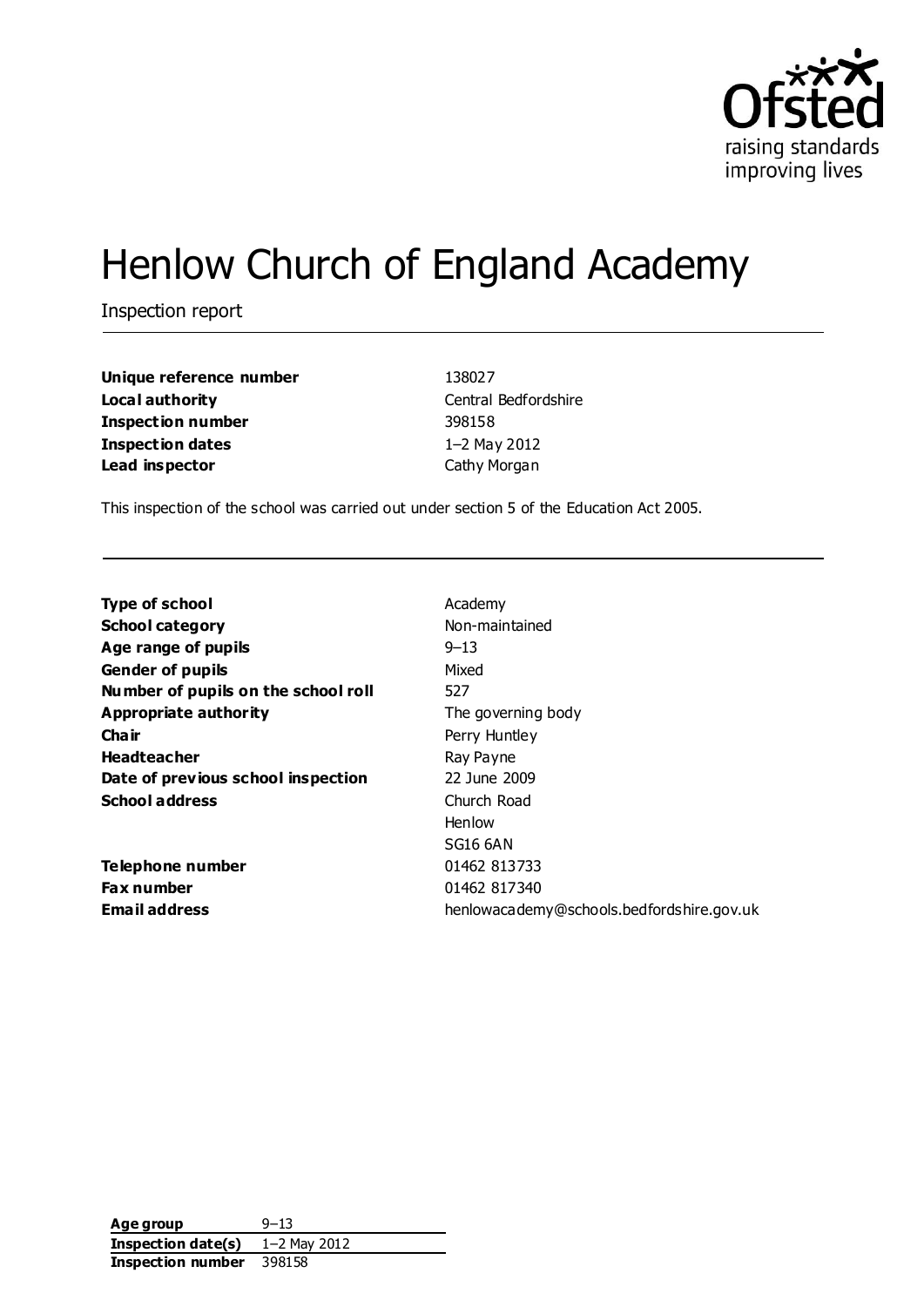

You can use Parent View to give Ofsted your opinion on your child's school. Ofsted will use the information parents and carers provide when deciding which schools to inspect and when.

You can also use Parent View to find out what other parents and carers think about schools in England. You can visit [www.parentview.ofsted.gov.uk,](http://www.parentview.ofsted.gov.uk/) or look for the link on the main Ofsted website: [www.ofsted.gov.uk](http://www.ofsted.gov.uk/)

The Office for Standards in Education, Children's Services and Skills (Ofsted) regulates and inspects to achieve excellence in the care of children and young people, and in education and skills for learners of all ages. It regulates and inspects childcare and children's social care, and inspects the Children and Family Court Advisory Support Service (Cafcass), schools, colleges, initial teacher training, work-based learning and skills training, adult and community learning, and education and training in prisons and other secure establishments. It assesses council children's services, and inspects services for looked after children, safeguarding and child protection.

Further copies of this report are obtainable from the school. Under the Education Act 2005, the school must provide a copy of this report free of charge to certain categories of people. A charge not exceeding the full cost of reproduction may be made for any other copies supplied.

If you would like a copy of this document in a different format, such as large print or Braille, please telephone 0300 123 4234, or email enquiries@ofsted.gov.uk.

You may copy all or parts of this document for non-commercial educational purposes, as long as you give details of the source and date of publication and do not alter the information in an y way.

To receive regular email alerts about new publications, including survey reports and school inspection reports, please visit our website and go to 'Subscribe'.

Piccadilly Gate Store St **Manchester** M1 2WD

T: 0300 123 4234 Textphone: 0161 618 8524 E: enquiries@ofsted.gov.uk W: www.ofsted.gov.uk



© Crown copyright 2012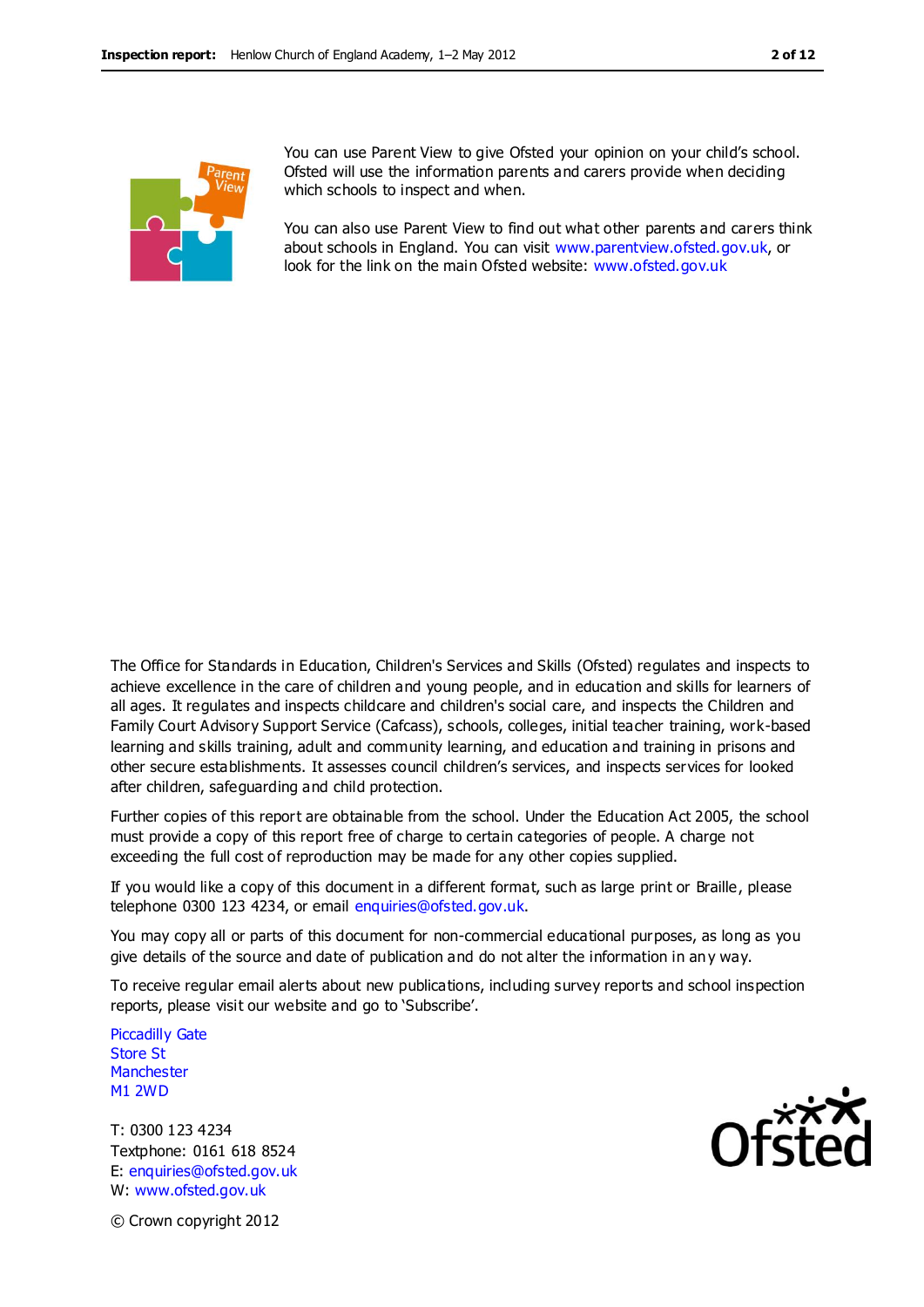## **Introduction**

| <b>Additional Inspector</b> |
|-----------------------------|
| <b>Additional Inspector</b> |
| <b>Additional Inspector</b> |
|                             |

This inspection was carried out with two days' notice. Inspectors observed 27 lessons taught by 27 teachers, made several shorter visits to observe teaching and learning in classrooms, looked at pupils' work and observed extra-curricular activities taking place. They observed the school's work, and scrutinised documents including: policies, action plans, information about pupils' learning and progress, attendance data, information from the school's monitoring and arrangements for safeguarding. Discussions were held with staff, groups of pupils, the Chair of the Governing Body and the external education adviser to the school. Responses to questionnaires returned by pupils and staff and the 214 returned by parents and carers were analysed.

## **Information about the school**

Henlow Church of England Academy is a large, middle-deemed-secondary school serving the Henlow area to the south east of Bedford. The school converted to academy status on 1 April 2012 and was formerly known as Henlow Voluntary Controlled Middle School. The school serves RAF Henlow, and it is not uncommon for pupils from the base to join the school after the start of Year 5 and leave before they reach the end of Year 8. A large majority of pupils are of White British heritage. Very few pupils speak English as an additional language and none is at the early stages of learning English. The proportion of pupils known to be eligible for free school meals is below average. The school admits a higher proportion than seen nationally of pupils who are disabled and those who have special educational needs supported by school action plus or with a statement of special educational needs. The school meets the current floor standards set by the government, which determine the minimum expectations for attainment and progress. It has gained the Artsmark Gold, Healthy Schools Award, Football Association Charter Mark and the Sportsmark.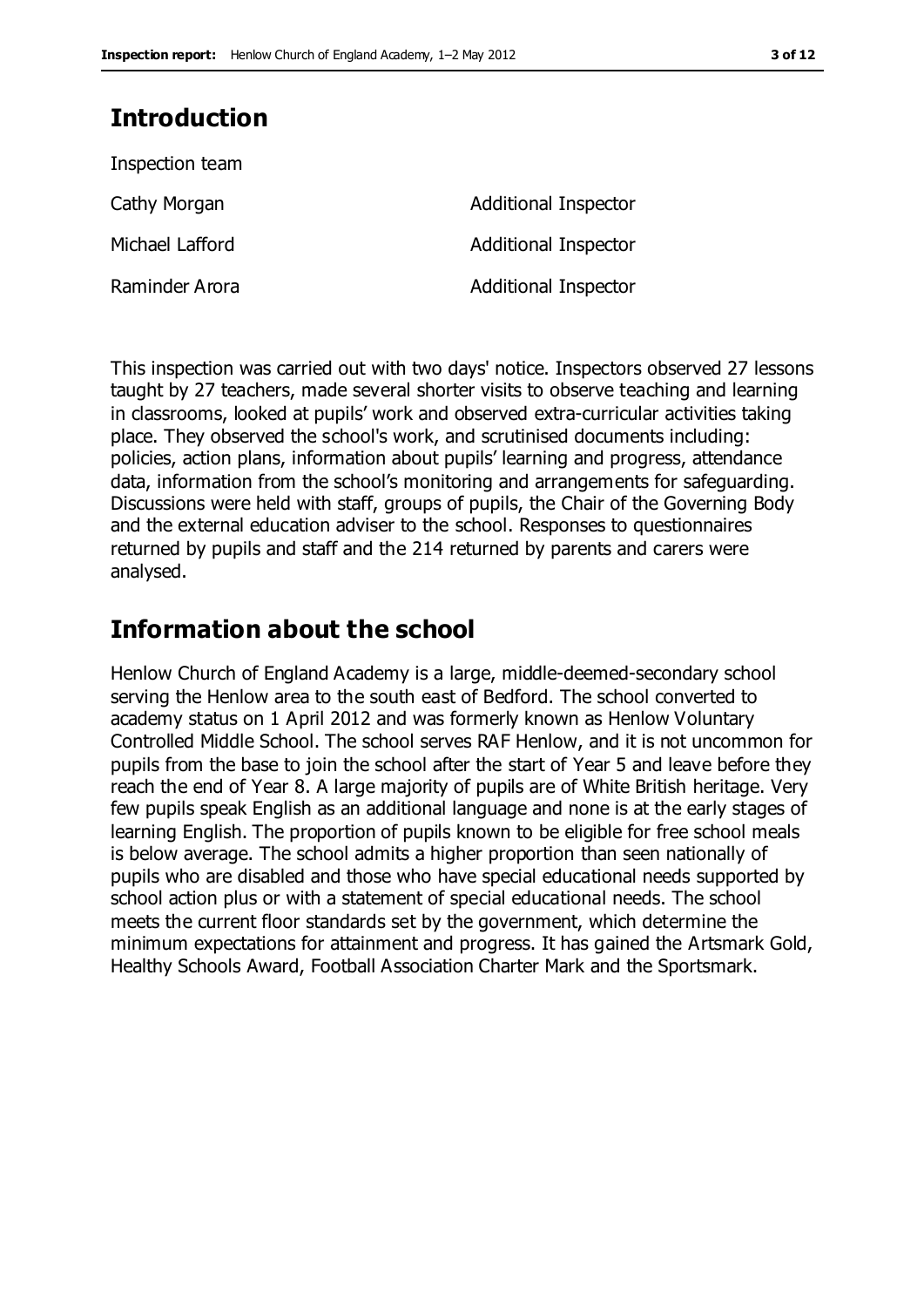## **Inspection judgements**

| <b>Overall effectiveness</b>     |  |
|----------------------------------|--|
|                                  |  |
| <b>Achievement of pupils</b>     |  |
| <b>Quality of teaching</b>       |  |
| Behaviour and safety of pupils   |  |
| <b>Leadership and management</b> |  |

### **Key findings**

- This is a good school. It is inclusive and has high aspirations to give its pupils excellent experiences which successfully promote their spiritual, moral, social and cultural development. It is not yet outstanding because teaching, learning and achievement are not yet outstanding.
- **Pupils make good progress in their academic and personal development which** enables them to reach above average standards of attainment by the end of Year 6, and their attainment is also ahead of that expected when they leave the school at the end of Year 8.
- Most teaching is good and some is outstanding. Teachers are skilled in motivating pupils' interest in learning and the desire to do well. Teachers are enthusiastic about their specialist subjects and set high expectations which pupils emulate in the most successful lessons. Teachers monitor pupils' progress effectively, but, in a small minority of lessons, pupils are not able to work more rapidly at their own pace and insufficient use is made of information and communication technology (ICT) to enable them to work independently.
- The school's high expectations, a consistent approach to managing behaviour, and effective use of rewards and sanctions help pupils to develop self-discipline, confidence and self-esteem. Consequently, behaviour is outstanding, including pupils' attitudes to learning.
- Extremely strong leadership from senior and middle leaders and the governing body and effective distributed leadership at all levels have enabled the school to continue to improve since its previous inspection. The impressive curriculum, including a wide range of extra-curricular activities, provides pupils with exciting and memorable learning opportunities.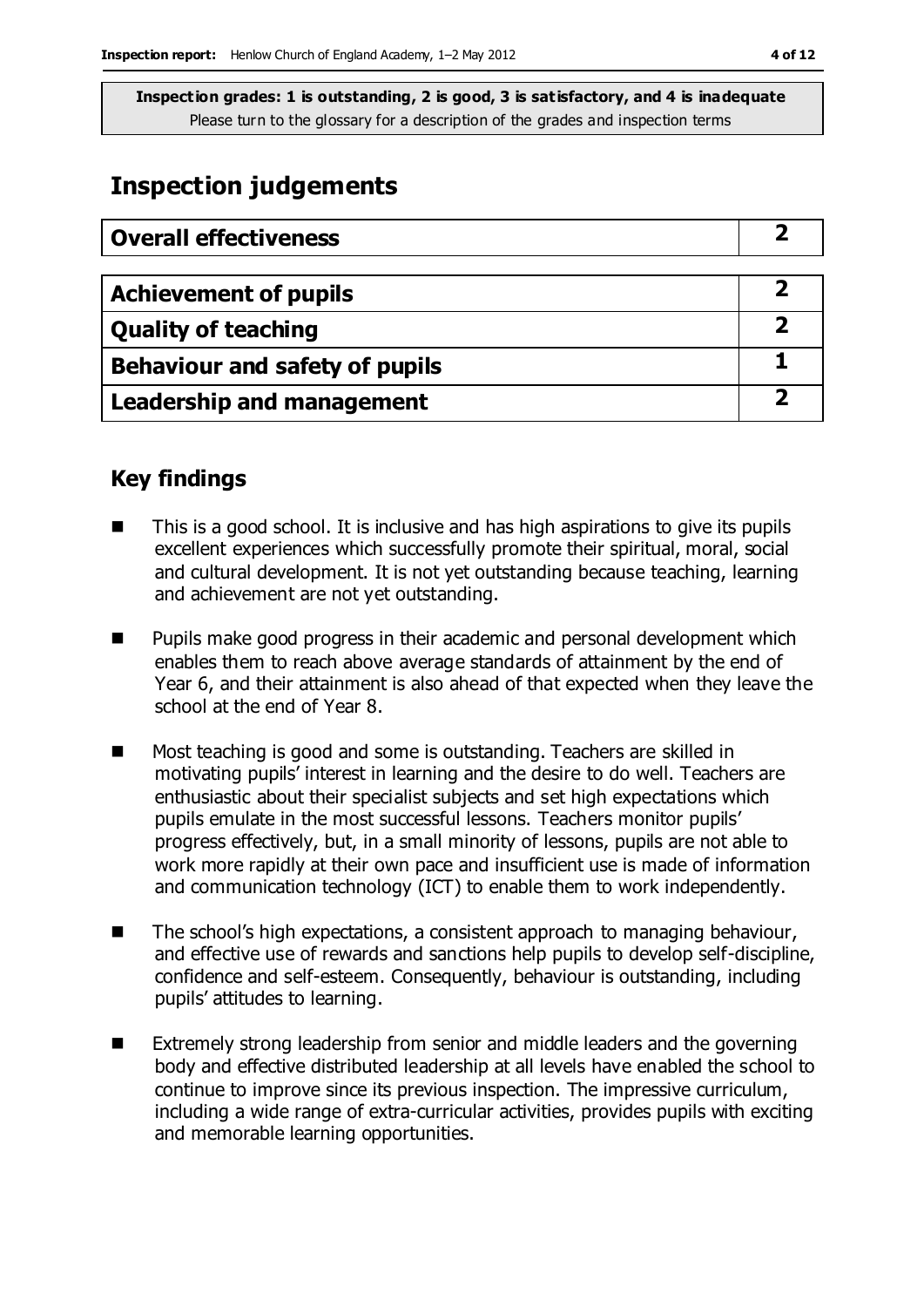## **What does the school need to do to improve further?**

- Increase the proportion of outstanding teaching and learning to accelerate pupils' progress and raise their attainment by:
	- providing more opportunities for pupils to learn independently  $\equiv$
	- extending further the effective use of ICT and the virtual learning environment
	- ensuring that all pupils are given opportunities to respond to questions in  $\overline{\phantom{0}}$ lessons to demonstrate their understanding and extend their thinking.

#### **Main report**

#### **Achievement of pupils**

Inspectors' findings that achievement is good are overwhelmingly endorsed by parents and carers who agree that their children are making good progress at school. Pupils' mature attitudes to learning are commendable and contribute greatly to their achievement.

Inspectors endorse the school's own rigorous and extensive assessment of pupils when they join the school. Pupils' prior attainment is broadly in line with that found nationally on entry and pupils make good progress to reach above average levels in the national tests at the end of Year 6. School leaders have made a determined effort to ensure that pupils make even faster progress and current data, endorsed by inspection findings, demonstrate that pupils attain higher than expected standards in English and mathematics by the time they leave the school. The school adopts a successful inclusive approach. Learning resources are customised to ensure that disabled pupils and those with special educational needs have access to all aspects of the curriculum and achieve at least in line with other pupils. Those pupils who join the school at different times through the year also make good progress due to the excellent support from all staff.

The school places great emphasis on improving pupils' literacy and this is enabling pupils to develop good reading, writing and presentation skills. Pupils are well prepared for unannounced visits from 'Capital Kate', a teacher in costume who visits lessons to spot-check pupils' use of punctuation. Currently, in Year 6, attainment is above average, including in reading. Pupils make good progress in most lessons because they concentrate well, work hard and are well taught. In one mathematics lesson, Year 7 pupils who usually find the subject difficult, quickly grasped the concept of probability through a lively and practical paired activity and were able to use complex terminology to describe their results.

#### **Quality of teaching**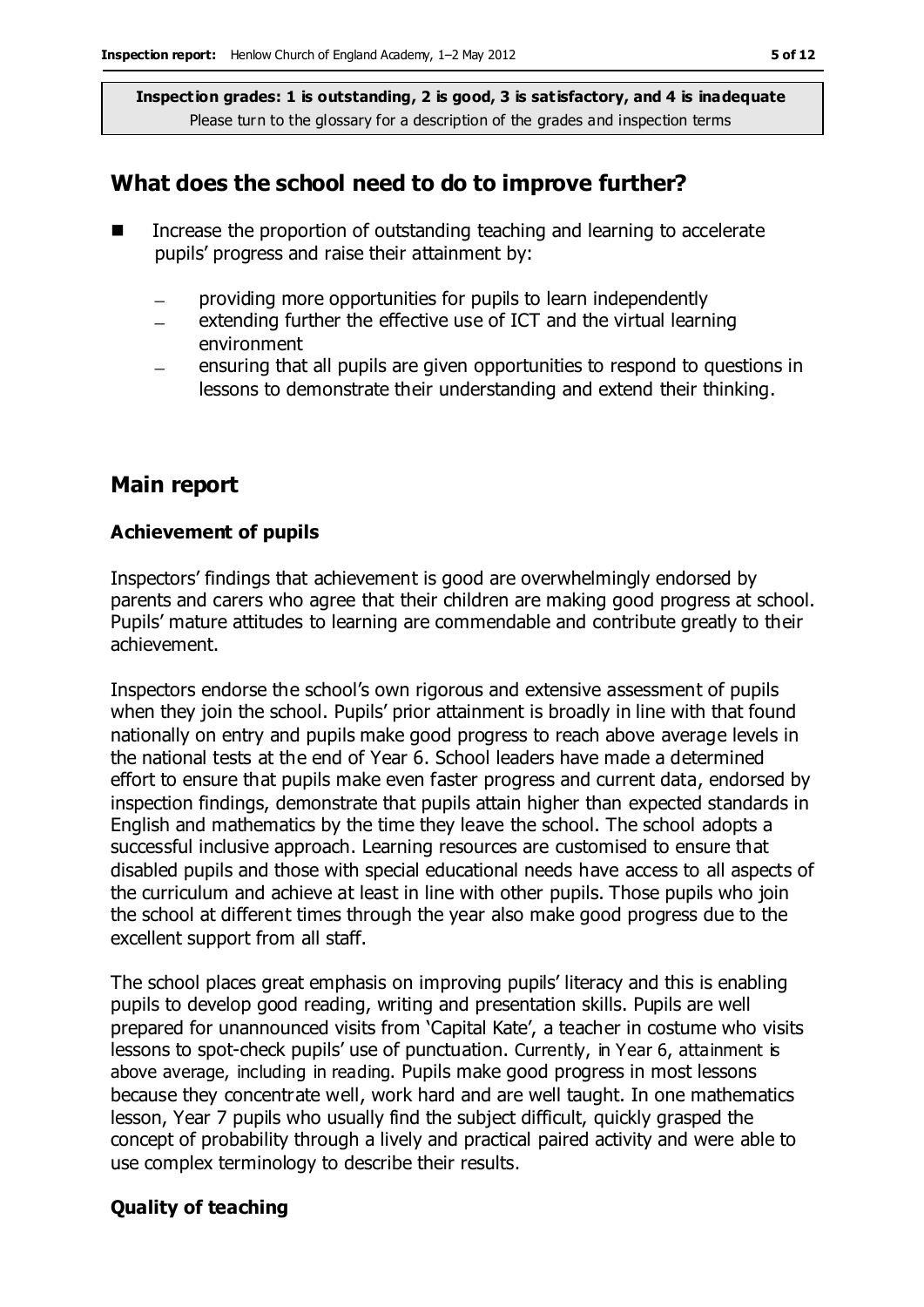Pupils are benefiting greatly from the focus in recent years on improving the quality of teaching. Almost all teaching is at least good and, sometimes, it is outstanding. Parents and carers overwhelmingly agree that their children are taught well. Typically, lessons are characterised by teachers' high levels of subject expertise, enthusiasm, effective planning and high expectations of pupils. Behaviour and relationships are excellent and contribute well to the positive and respectful atmosphere in lessons and to pupils' moral, spiritual and social development.

In the outstanding lessons, pupils of all abilities are motivated, enthusiastic and totally engaged in challenging and interesting tasks which enable them to make at least good progress in their learning. Teachers use a variety of strategies and a range of innovative resources to stimulate high-level discussions which illicit imaginative and considered responses from pupils. In a Year 5 science lesson, the teacher humorously used model skeletons and a puppet to aid pupils' understanding of the human body. When asked to describe specific functions of the brain, one pupil quickly responded, 'It's like a post-office up there, with lots of different operations going on.' Opportunities are plentiful for pupils to develop a wider understanding of the world, different cultures, sport, music and the arts. In the majority of lessons, activities are well planned to closely meet the needs and abilities of pupils, particularly disabled pupils and those with special educational needs. Very occasionally, however, pupils are expected to work on the same tasks with few opportunities to work independently, and on these occasions their learning is not quite as effective.

Excellent use is made of peer and self-evaluation and pupils quickly become confident and competent in evaluating the quality of one another's work and commenting sensitively on the areas for improvement. Pupils are taught to read well and their use of specialist vocabulary in lessons is excellent. This was clearly demonstrated in a Year 7 art lesson when pupils produced detailed and imaginative evaluations using complex terminology to describe the spiritual and aesthetic aspects of paintings by Stolzenburg and Van Gogh. Where opportunities exist for pupils to make use of ICT, particularly the virtual learning environment, they demonstrate high-level skills and a great capacity to learn independently. This practice is not consistent across all subjects, however.

Feedback from teachers is regular and positive. Pupils enjoy receiving constructive comments and are well motivated to gain rewards for the quality of their work and behaviour in lessons. Alongside the many positive question-and-answer sessions, inspectors observed occasions when the same pupils were allowed to dominate and prevent those who are more reluctant to respond from extending their thinking.

#### **Behaviour and safety of pupils**

Pupils' behaviour is outstanding around the school and in lessons and is invariably maintained at this high standard. The mutual respect between pupils and adults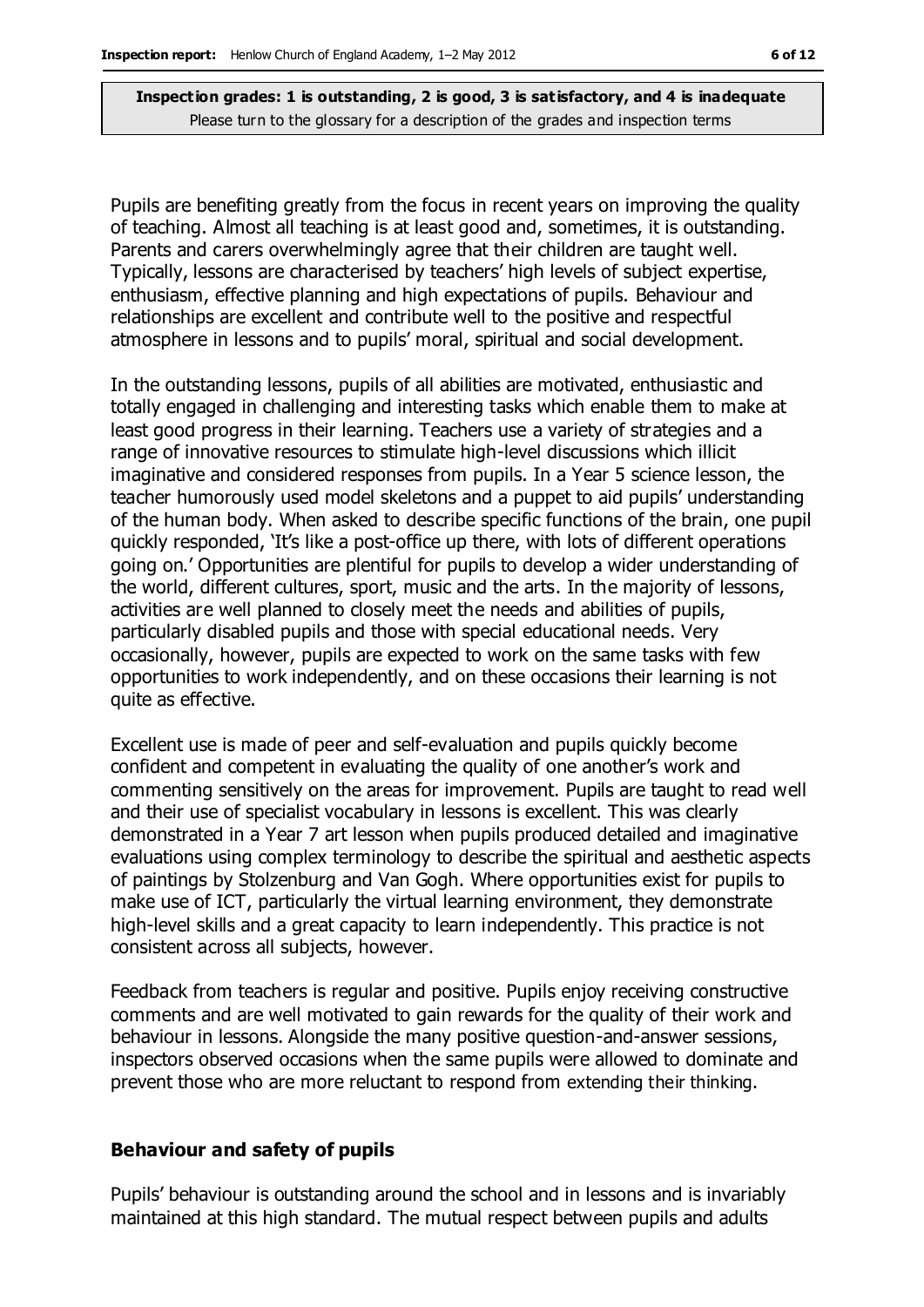contributes to the school's strong, positive ethos and calm atmosphere. Pupils enjoy many varied and unusual activities at lunchtimes and, as a result, there are very few incidents. Pupils have a very good understanding of what different kinds of bullying entail. They say there is virtually no bullying and any very occasional incidents are dealt with extremely promptly and effectively. Pupils think sanctions are fair and very effective. Pupils are very sensitive to one another's needs and those with parents in the RAF benefit greatly from belonging to the school's 'purple club' which provides them with support during times when parents are away on duty. The nurture room provides a wonderful, safe haven for all pupils at times when they feel particularly vulnerable and they make regular and sensitive use of the school prayer table.

Pupils say they feel safe. They know exceptionally well how to keep themselves safe when using ICT. Pupils' engagement is a priority for the school. The school council is proactive in a range of school developments, from the installation of parasols on the playground to active involvement in the selection and recruitment of new members of staff. Pupils' punctuality is excellent and attendance is above that seen nationally. Almost all pupils, parents and carers who responded to the questionnaire fully endorsed inspection findings and indicated that pupils behave exceptionally well and feel very safe in school.

#### **Leadership and management**

'Aiming For Excellence' is the school's mission statement and this can be seen in all aspects of its work. All leaders and managers, including the external education adviser and the governing body, are highly ambitious for the school. There is a clear focus on continuing to raise attainment and improve the progress of all pupils by enhancing the quality of teaching in all subjects. The school development plan is precise in its identification of priorities. Roles and responsibilities are clear and the expected outcomes for sustained improvement are explicit. The headteacher believes strongly in effective teamwork and his distributed leadership ensures that all staff have a shared responsibility and accountability for all aspects of school improvement.

Senior leaders and governors know the school well. They have identified and implemented a range of strategies to effect improvement and have successfully tackled the areas of weakness identified at the last inspection. There is greater accuracy and rigour in the assessment and recording of pupils' progress and the timeliness of targeted intervention. While this is leading to improvements in the use of data to inform teachers' planning, it is too soon to evidence the impact on outcomes for pupils in the forthcoming tests for Year 6, or to demonstrate that all pupils continue to make the progress expected of them. However, the school's track record of good achievement, pupils' outstanding behaviour and personal development, supported well by good and better teaching, ensure that it has the capacity to sustain improvement further.

Pupils speak highly of their involvement in regular 'tray check' activities, which enable them to discuss their progress with members of the senior leadership team.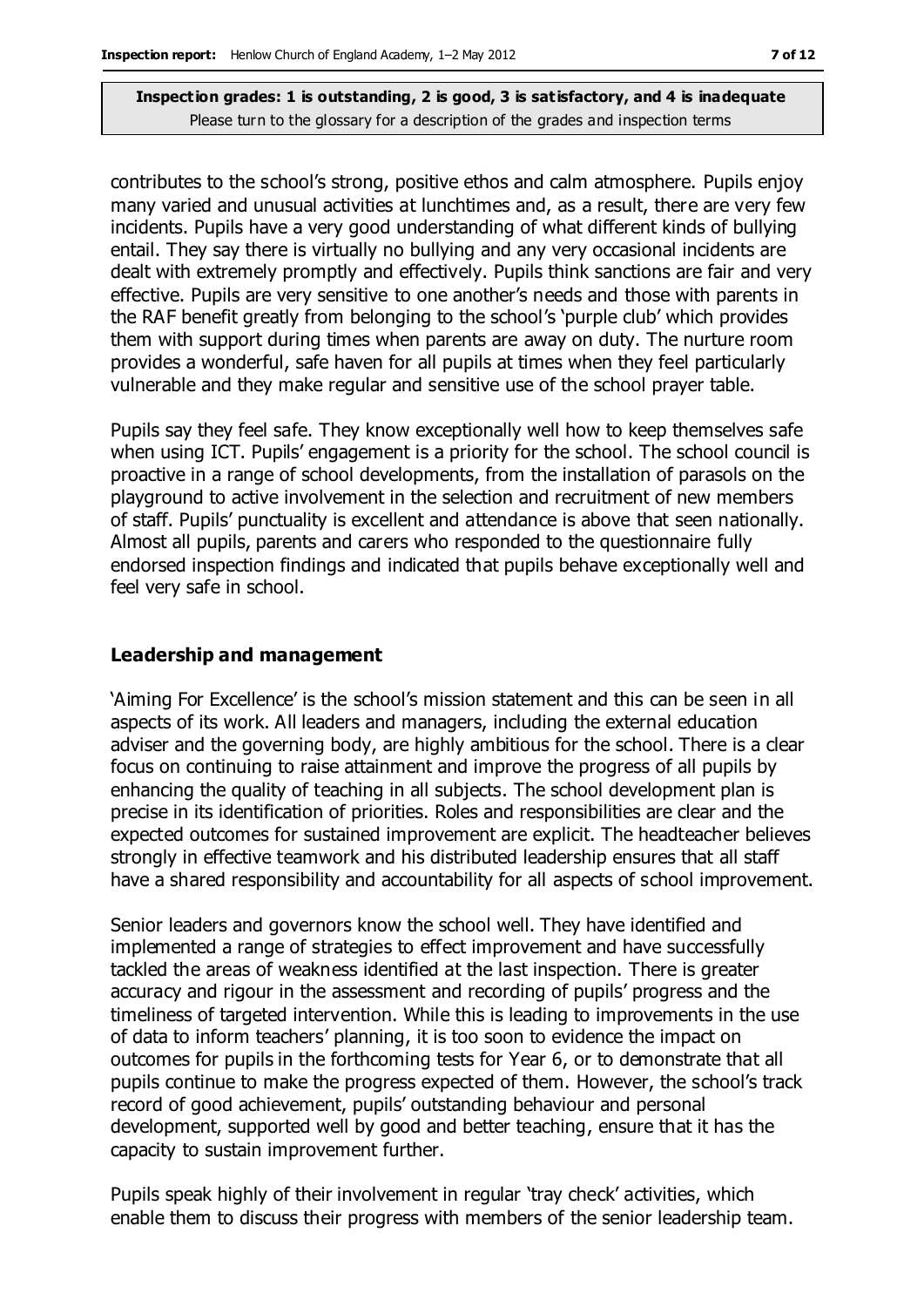This helps to build their self-confidence and demonstrates the importance that the school places on nurturing individual pupils. The close analysis of progress data is used effectively to ensure that individuals and groups achieve equally well and action is taken promptly at any indication of underachievement. There is no discrimination in this school.

The curriculum is outstanding because it provides pupils with excellent, exciting and memorable activities which promote their spiritual, moral, social and cultural development exceptionally well. The wide range of enrichment and extra-curricular activities is outstanding in extending pupils' learning and enhancing their personal development.

The senior and middle leaders ensure that all actions are based on an accurate understanding of the school's strengths and weaknesses. All staff are challenged positively and constructively through performance management, particularly in relation to teaching and assessment. Recently appointed middle leaders are adding their expertise and relentless enthusiasm to a committed and experienced team. They are all extremely well supported by senior leaders to continue to develop professionally.

The governing body is well informed and very evaluative and critical of its own work, as well of that of the school. It bases its actions on an accurate understanding of the school's performance and is challenging leaders effectively. This is clearly evidenced by governors' request for an extensive evaluation of the quality of teaching. The outcomes, which largely match the profile of judgements made during the inspection, provide an accurate assessment of the quality of teaching and its impact on pupils' learning. There are clear plans to use this analysis to target specific areas for improvement and secure good or better teaching in all subjects. Governors have specialist expertise in tackling discrimination, safeguarding and child protection and ensure that all statutory arrangements are in place.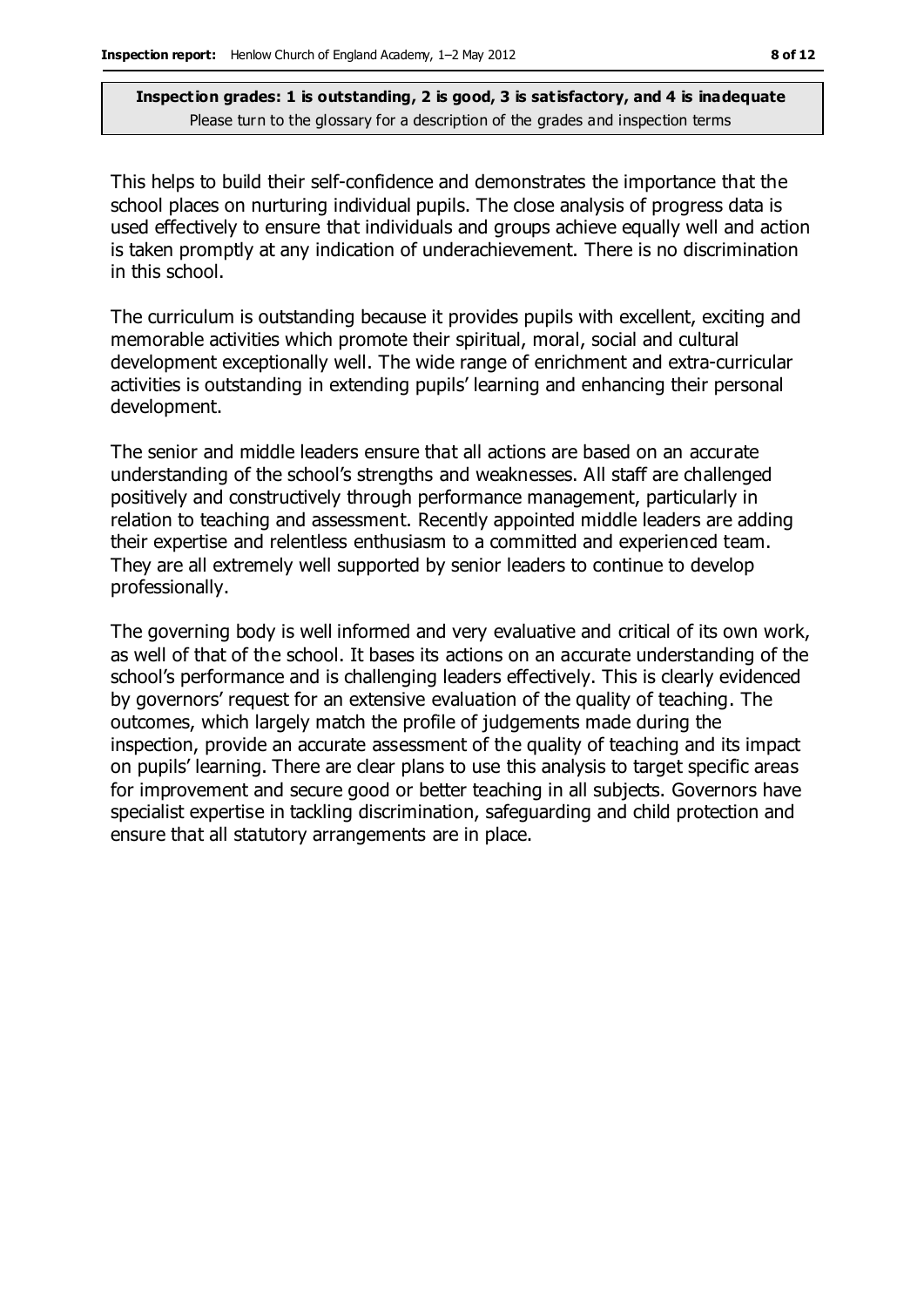## **Glossary**

#### **Grade Judgement Description** Grade  $1$  | Outstanding | These features are highly effective. An outstanding school provides exceptionally well for all its pupils' needs. Grade 2 Good These are very positive features of a school. A school that is good is serving its pupils well. Grade 3  $\parallel$  Satisfactory  $\parallel$  These features are of reasonable quality. A satisfactory school is providing adequately for its pupils. Grade 4  $\parallel$  Inadequate  $\parallel$  These features are not of an acceptable standard. An inadequate school needs to make significant improvement in order to meet the needs of its pupils. Ofsted inspectors will make further visits until it improves.

## **What inspection judgements mean**

## **Overall effectiveness of schools**

|                       | Overall effectiveness judgement (percentage of schools) |      |                     |                   |
|-----------------------|---------------------------------------------------------|------|---------------------|-------------------|
| <b>Type of school</b> | <b>Outstanding</b>                                      | Good | <b>Satisfactory</b> | <b>Inadequate</b> |
| Nursery schools       | 54                                                      | 42   |                     |                   |
| Primary schools       | 14                                                      | 49   | 32                  |                   |
| Secondary             | 20                                                      | 39   | 34                  |                   |
| schools               |                                                         |      |                     |                   |
| Special schools       | 33                                                      | 45   | 20                  |                   |
| Pupil referral        |                                                         | 55   | 28                  |                   |
| units                 |                                                         |      |                     |                   |
| All schools           |                                                         |      | م -                 |                   |

New school inspection arrangements have been introduced from 1 January 2012. This means that inspectors make judgements that were not made previously.

The data in the table above are for the period 1 September to 31 December 2011 and represent judgements that were made under the school inspection arrangements that were introduced on 1 September 2009. These data are consistent with the latest published official statistics about maintained school inspection outcomes (see [www.ofsted.gov.uk\)](http://www.ofsted.gov.uk/).

The sample of schools inspected during 2010/11 was not representative of all schools nationally, as weaker schools are inspected more frequently than good or outstanding schools.

Primary schools include primary academy converters. Secondary schools include secondary academy converters, sponsor-led academies and city technology colleges. Special schools include special academy converters and non-maintained special schools.

Percentages are rounded and do not always add exactly to 100.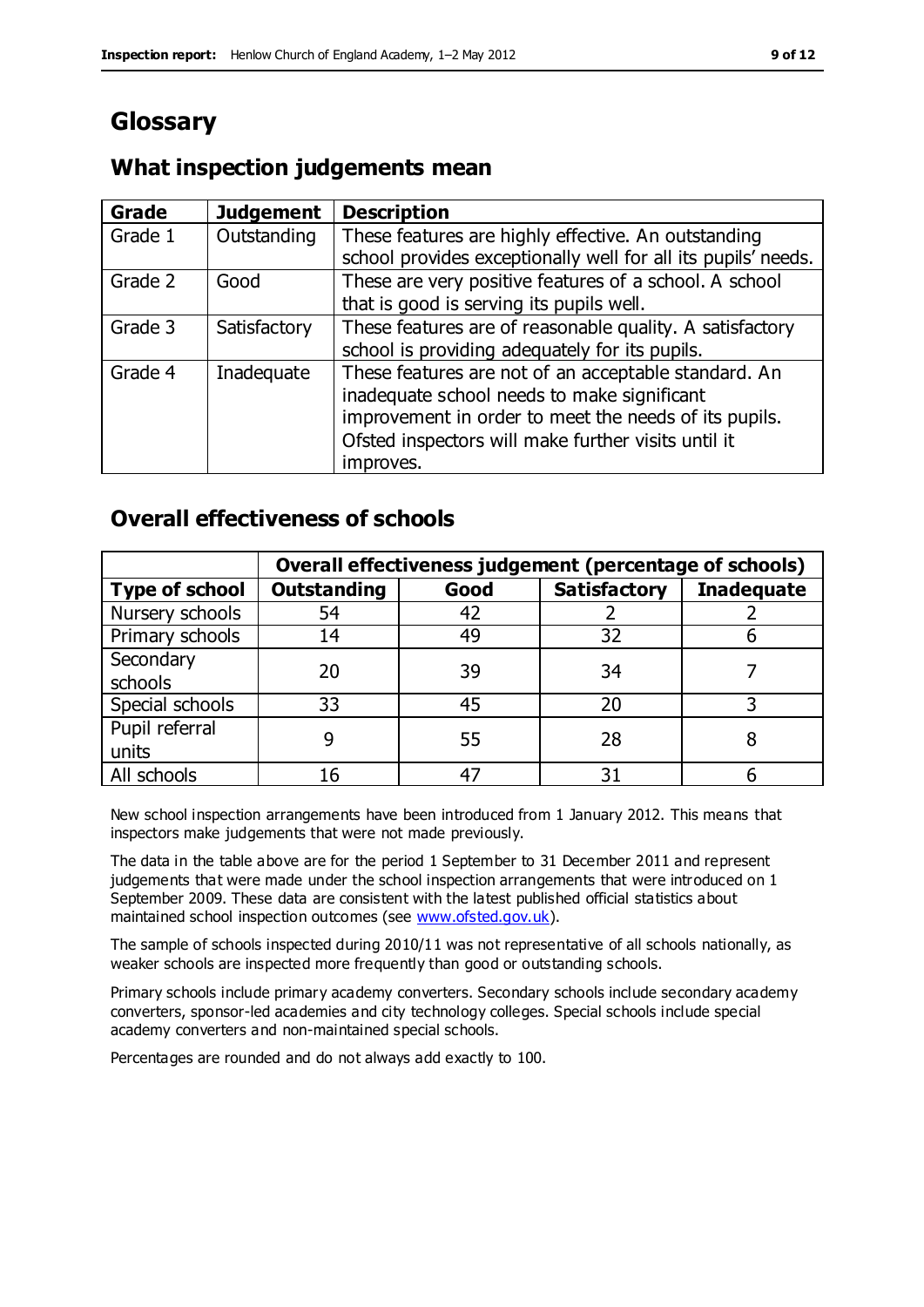# **Common terminology used by inspectors**

| Achievement:               | the progress and success of a pupil in their<br>learning and development taking account of their<br>attainment.                                                                                                        |
|----------------------------|------------------------------------------------------------------------------------------------------------------------------------------------------------------------------------------------------------------------|
| Attainment:                | the standard of the pupils' work shown by test and<br>examination results and in lessons.                                                                                                                              |
| Attendance:                | the regular attendance of pupils at school and in<br>lessons, taking into account the school's efforts to<br>encourage good attendance.                                                                                |
| Behaviour:                 | how well pupils behave in lessons, with emphasis<br>on their attitude to learning. Pupils' punctuality to<br>lessons and their conduct around the school.                                                              |
| Capacity to improve:       | the proven ability of the school to continue<br>improving based on its self-evaluation and what<br>the school has accomplished so far and on the<br>quality of its systems to maintain improvement.                    |
| Floor standards:           | the national minimum expectation of attainment<br>and progression measures.                                                                                                                                            |
| Leadership and management: | the contribution of all the staff with responsibilities,<br>not just the governors and headteacher, to<br>identifying priorities, directing and motivating staff<br>and running the school.                            |
| Learning:                  | how well pupils acquire knowledge, develop their<br>understanding, learn and practise skills and are<br>developing their competence as learners.                                                                       |
| Overall effectiveness:     | inspectors form a judgement on a school's overall<br>effectiveness based on the findings from their<br>inspection of the school.                                                                                       |
| Progress:                  | the rate at which pupils are learning in lessons and<br>over longer periods of time. It is often measured<br>by comparing the pupils' attainment at the end of a<br>key stage with their attainment when they started. |
| Safety:                    | how safe pupils are in school, including in lessons;<br>and their understanding of risks. Pupils' freedom<br>from bullying and harassment. How well the school<br>promotes safety, for example e-learning.             |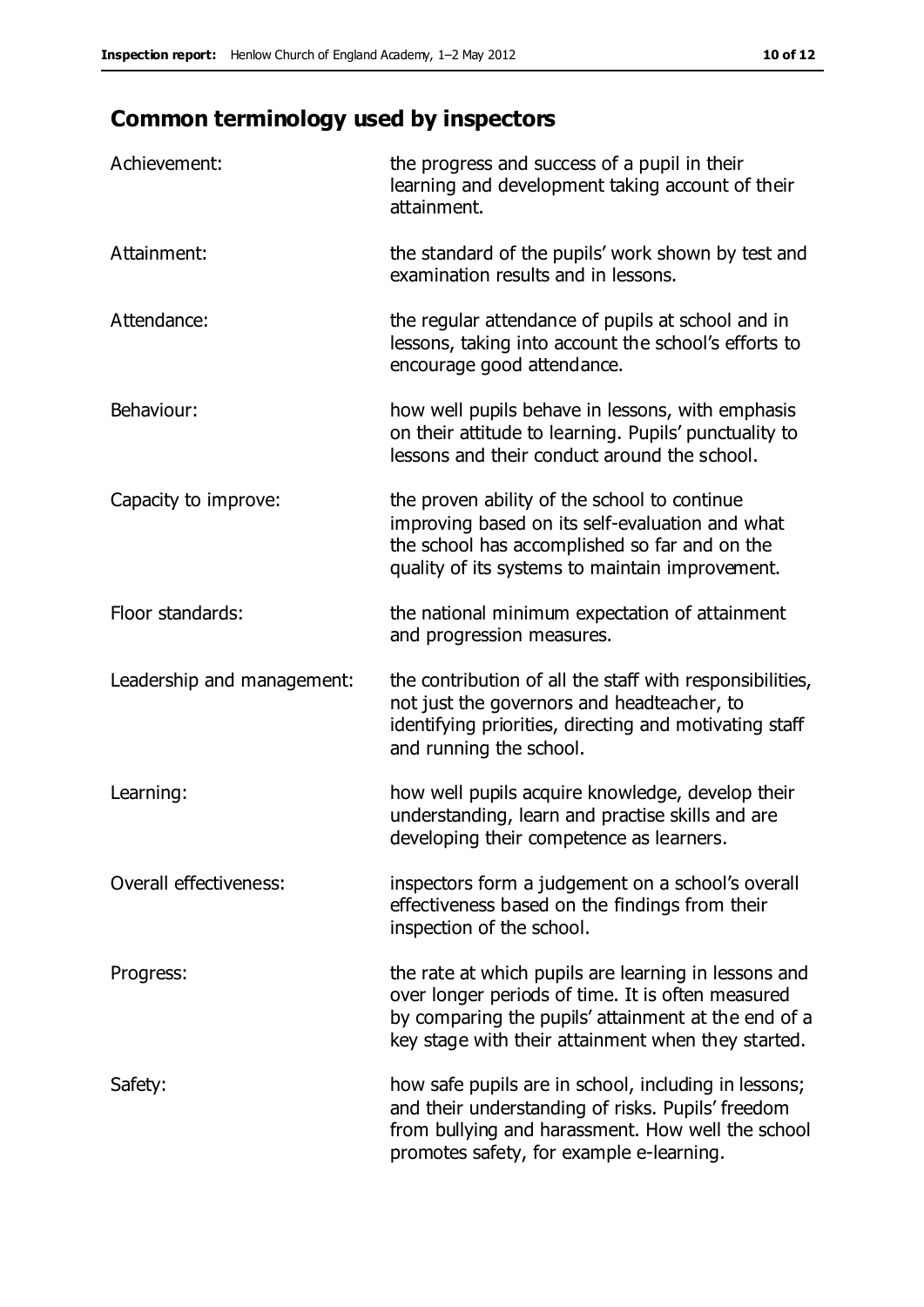#### **This letter is provided for the school, parents and carers to share with their children. It describes Ofsted's main findings from the inspection of their school.**



3 May 2012

Dear Pupils

#### **Inspection of Henlow Church of England Academy, Henlow, SG16 6AN.**

Thank you for the wonderful welcome you gave us when we carried out our recent inspection. Thank you to those who talked to us and filled out our questionnaire. It was very useful to have your views. We were impressed by your attitudes to learning, how maturely you engaged in conversation, and your polite and courteous manner, as well as by how much you enjoyed being challenged in lessons. We think your behaviour is outstanding. You told us that you think your school is good and we agree with you.

You are well taught and you achieve well. You enjoy lessons, especially those that allow you to be active and work at a fast pace. You benefit greatly from the many interesting extra-curricular activities which are provided for you, which you also enjoy. Staff look after you well and keep you safe, and so you feel secure in school. You all know how to keep yourselves safe, including times when you are using the internet. You look after one another well and we were very touched by the caring and thoughtful prayers many of you have placed on the prayer table.

Your headteacher, the school leaders, staff and the governing body want to continue to improve the school for you. We agree with them that teaching is good overall and we would like them to make sure that it becomes outstanding by making learning always the best it can possibly be for you. We have asked your teachers to give you all the opportunity to contribute your answers to questions in lessons and to enable you to work on tasks that let you find things out for yourselves. We also want teachers to make even better use of ICT and the school's virtual learning environment to help you become successful independent learners.

You can help too by continuing to work hard and being such positive pupils. I send you and your teachers my very best wishes for the future.

Yours sincerely

Cathy Morgan Lead Inspector